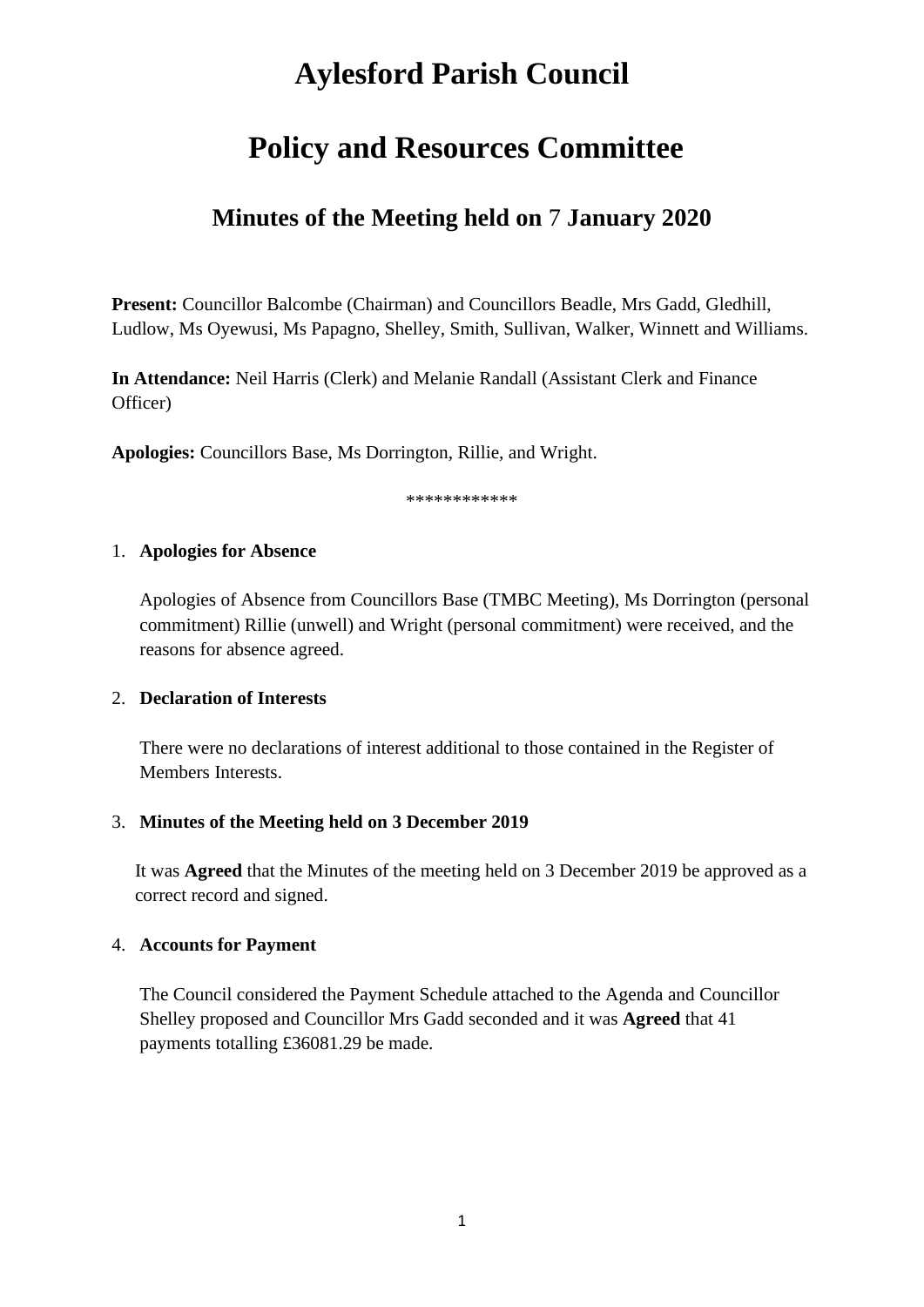#### 5. **Finance Advisory Sub Committee**

The Committee received the minutes of the Finance Advisory Sub Committee held on 17 December 2019. It was **Agreed t**o note the minutes of the meeting held on 17 December 2019.

#### 6. **Financial Matters**

The Clerk had nothing to report to the committee.

#### 7. **Law and Order**

The Committee considered the monthly updates for November and December from the local PCSO, a copy of which were attached to the Agenda.

# 8. **KALC**

The Clerk had nothing to report to the committee.

## 9. **TMBC Parish Partnership Panel**

The Clerk had nothing to report to the committee.

#### 10. **Council Vacancies**

It was **Noted** that the current vacancies on the Council were as follows: -

Aylesford South - 1.

## 11. **Public Convenience Review – Aylesford Toilets**

The Clerk reported that the meeting with TMBC Officers was scheduled for 22 January.

## 12. **Parish Office – Garage Doors and Office Door**

The Clerk reported that following recent break in attempts at the Parish Office the last being an attempted break in via the garage doors he had sought quotes for replacing the garage doors and also the front door to the Office. Quotes had also been sought on replacing the door to the toilet at the end of the Community Centre building which was currently closed because it did not operate effectively.

A number of the companies asked to quote had not quoted for the specification or had not responded to clarification to questions asked by the Council. The Committee endorsed the view of the Clerk that these companies should be ruled out of consideration. Therefore, that left 3 companies with quotes for garage doors with the likely cheapest one being the most appropriate but the Clerk wished to undertake a few further checks before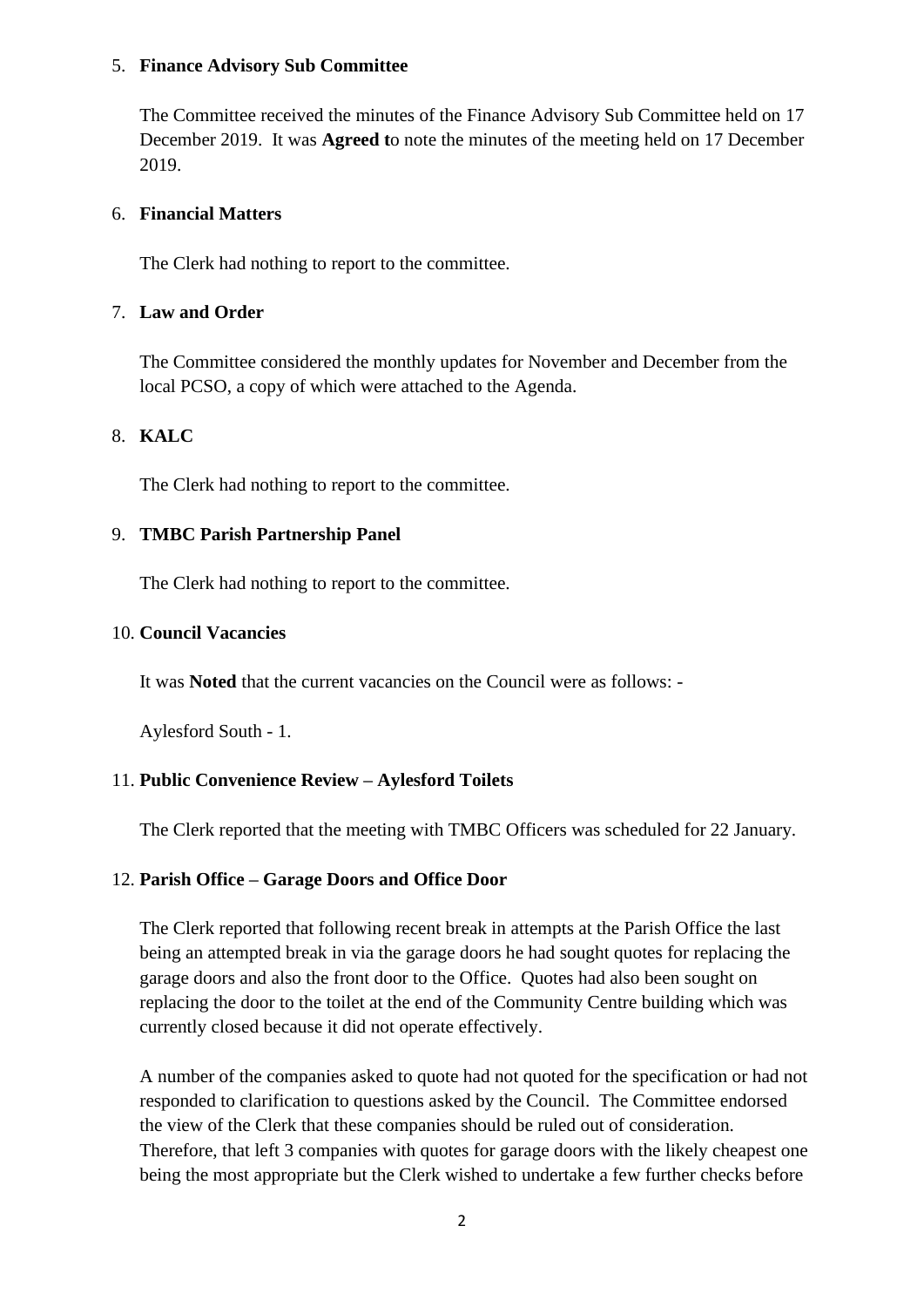making a definite recommendation. In terms of the Office door none of the outstanding quotes were suitable and the Clerk recommended that further quotes be sought. In terms of the toilet door there were still 2 quotes and the Clerk recommended that the remaining cheapest quote from Kent Door Services in the sum of £1150 be accepted.

# The Committee **Agreed** the following

- (1) That replacing the garage doors be agreed and that the Clerk be authorised, in consultation, with the Chairman of the Council, to accept the lowest acceptable quote.
- (2) That further quotes for the Office door be sought.
- (3) That the cheapest quote from Kent Door Services, in the sum of £1150, for the replacement of the toilet door be approved.

# 13. **Aylesford Rugby Club – Request for Hardstanding's on road leading to Rugby Club Car Park**

The Clerk reported that he had received an initial enquiry from the Rugby Club for them to place hardstanding's on the side of the road leading to the Rugby Club Car Park to be funded by themselves and the Netball Club. The Clerk indicated that he had written to the Rugby Club for further information about a month ago but had not received a reply. The Committee felt that they would be happy for the Clerk to follow this up with the Rugby Club in a generally supportive manner to see if they still wished to proceed.

# 14. **Level of Fees and Charges**

The Clerk reported a proposed level of fees and charges for the Cemetery, use of Council land and allotments which reflected a general increase of 5%. It was **Agreed to Recommend to the Council** that the level of fees and charges for the Cemetery. Use of Council land and allotments as set out on the attached sheets be approved.

## 15. **Budget 2020/21**

The Committee considered the report of the Clerk setting out the details of the proposed budget for 2020/21 and information relating to the setting of the precept for the next financial year. The Committee were of the view that the increase in the precept for next year should be 1.9% an increase to £257800 or a Council Tax of £58.81.

## It was **Agreed**

- (1) That the budgets as submitted to the Committee be approved subject to the amount set aside for Special Projects should be increased to £32500 with next year's budget.
- (2) **To Recommend to Council** that the level of precept for 2020/21 be set at £257800 and that the Council Tax be £58.81.